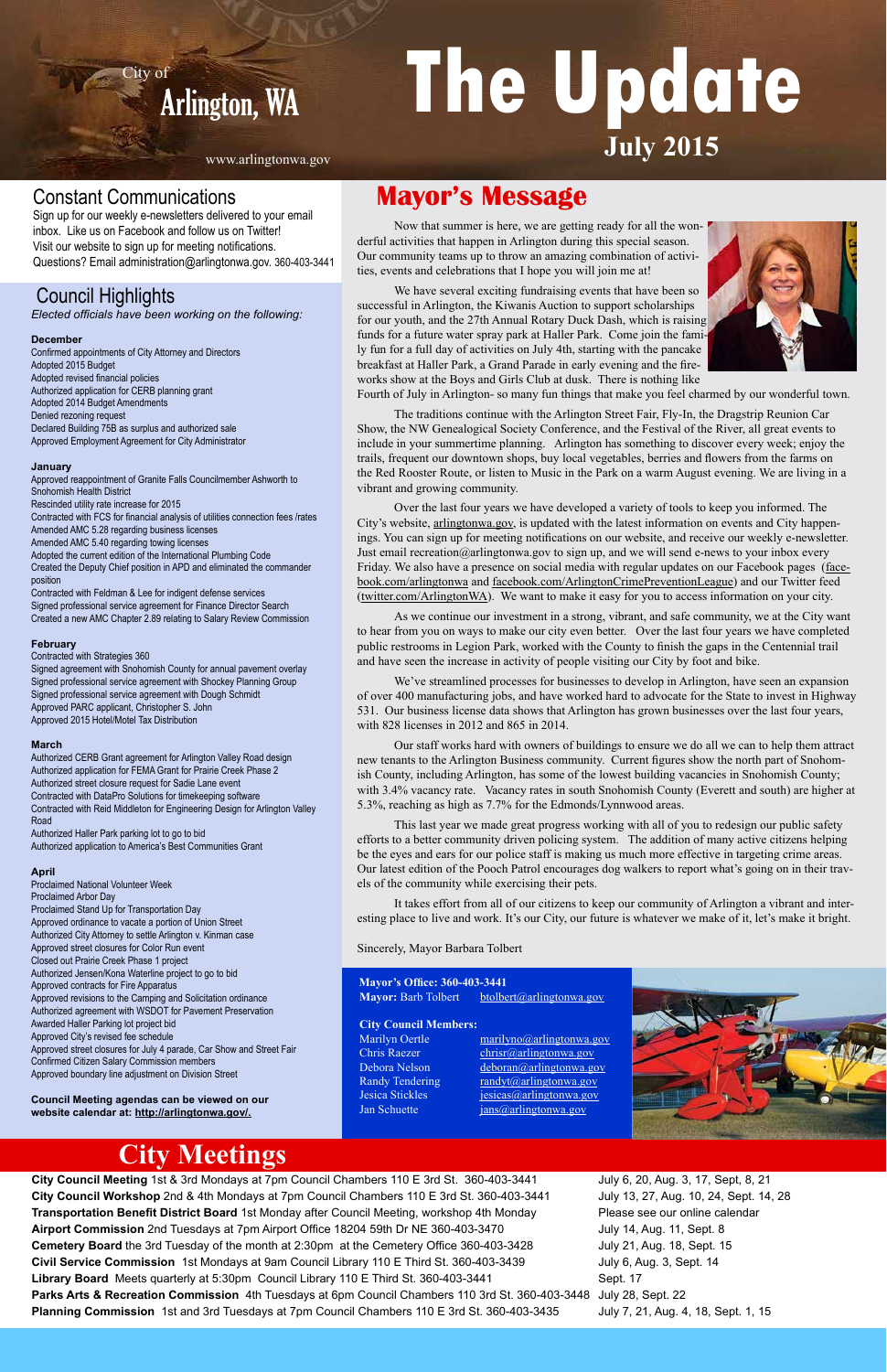#### **Arlington Resource Center Opens**

#### **WA State Drought- Water Conservation Needed**

#### 2015 Comprehensive Plan Update Complete

#### **Business License Renewal Information**

It's that time of year again, when all City businesses will need to renew their licenses by June 30, 2015 for the 2015-2016 business license year. The City business license year starts July 1st and runs until June 30th. The City of Arlington Permit Center mailed business license renewals on May 1, 2015. Although you will still have 3 options in which to review, we encourage businesses to renew online! If you have any questions, please call the Permit Center at 360-403-3551.

- Ensuring fire safety requirements are met when new businesses open
- To collect economic development, planning and demographic data
- To ensure compliance with public utility laws such as cross-connection and pre-treatment requirements
- To ensure compliance with zoning, land use and permit requirements
- To enable impact analysis
- To maintain a list of emergency contacts in the event of an emergency
- To provide an opportunity to communicate with businesses
- To monitor and manage nonconforming uses
- To provide review for compatibility of home occupations

| <b>Renew Online:</b>    | www.arlingtonwa.gov/BusinessLicense                                                      |
|-------------------------|------------------------------------------------------------------------------------------|
| <b>Renew By Mail:</b>   | <b>City of Arlington Business Licensing</b><br>18204 59th Ave NE #A, Arlington, WA 98223 |
| <b>Renew in Person:</b> | <b>Arlington Municipal Airport Office</b><br>18204 59th Ave NE #A, Arlington WA          |

The purpose of the city business license process is to protect the public health, safety, and welfare of the community by:

> The City of Arlington is taking the final steps to adopt the City's 2015 Comprehensive Plan Update. An update of the City's Comprehensive Plan is required to be completed every 8 years so that information is up to date, any new rules or laws are incorporated, and to ensure cities and counties are planning for population within the next 20 years. A Comprehensive Plan is a long-range planning document that outlines the city's policies, goals, and implementation strategies for guiding future growth and development over the next 20-year horizon. It addresses such topics as land use, housing, recreation, transportation, utilities, and economic development. In addition, the Comprehensive Plan provides the foundation from which city development regulations are developed.

With the warmer, drier weather we've had in May and June, there is also an increased chance of wildfires close to our community. There are a few easy things that you can do to protect your home and neighborhood from wildfire damage. The first is often the most effective and doable project – clear combustible debris from around the house. This includes things like dry grass and brush, stacks of firewood and debris. Also, make sure your eaves and vent openings are properly screened and maintained. Finally, properly dispose of used fireworks, hot embers, ash or cigarettes. While you may not be able to accomplish all of these measures, each will increase your home's safety and survival during a wildfire.

The 2015 Comprehensive Plan update is focused on how 2035 population and employment targets can be met. In the next twenty years, the City's population is expected to grow from 18,380 to 24,937. With the influx of new residents comes the need for new housing units – about 2,400 will need to be built. The City has forecasted key elements that must be implemented. Primary elements are the retention of the Brekhus/Beach area in the City's Urban Growth Area, the addition of a new area, called Arlington III, to the Urban Growth Area, housing infill, preservation of our small town feel, and the continuation of our high jobs to household ratio. A goal is to have residents also work in Arlington, reducing commute times, environmental impacts, and strengthening the City's economic base and preserving the City's small town atmosphere.

The 2015 Comprehensive Plan Update is set to be adopted by Council this month. The final Plan will be available on the City's

Washington State has placed almost half the State under a drought emergency primarily due to our low snowpack this past winter. Western Washington relies on the winter snowpack to feed rivers and streams through the summer.

Please check the City website at <u>arlingtonwa.gov</u> for the Resource Center's phone number and location directions, that will become available.

website at **arlingtonwa.gov/CompPlan** 

#### <u> Hindungan mahalang manggunian mahalang manggunian ma</u> ARLINGTON FESTIVAL

#### **JULY 4TH**

Pancake Breakfast at Haller Park with Arlington Heights Fire Dept. 7-10am Pedal, Paddle, Puff Triathlon at Haller Park. 8am registration, 10am race Kiwanis Auctions at Haller Park 8:30, 9:30, 10:30am Old Fashioned 4th Carnival at Legion Park,12-4pm, with Chamber of Commerce Kiddies Parade 4:30pm Grand Parade on Olympic Avenue, sponsored by Cascade Valley Hospital 5pm

Rotary Duck Dash at Haller Park, 7:30pm Fireworks at Boys & Girls Club, sponsored by Rotary, 9pm

#### FLY-IN & STREET FAIR

Arlington Fly-In at the Airport July 9-11 Kids Day at the Fly-In, 10am-3pm July 9 Street Fair on Olympic Avenue, Downtown July 10-12

<u> 1111 - 1111 - 1111 - 1111 - 1111 - 1111 - 1111 - 1111 - 1111 - 1111 - 1111 - 1111 - 1111 - 1111 - 1111 - 111</u>

The City has prepared the 2015 Summer Yard Watering Calendar. This calendar is a voluntary water conservation program that recommends landscape and yard watering on a three-day rotation. It is available online at: arlingtonwa.gov/wateringschedule. Please feel free to contact the City at 360-403-3526 if you have any questions about the 2015 Summer Yard Water Calendar or water conservation.

Arlington Firefighters recently completed their Wildland Firefighting courses and are fully certified to fight brush, grass, and forest fires. Local firefighters may also be mobilized to help another community fight a wildland fire.

Reminder- fireworks can legally be discharged on July 4th only. Only those fireworks marked as "Consumer Fireworks" can be discharged. Fireworks may not be discharged in the City parks. Thanks for your cooperation!

#### Retail Development Steadily Increasing

A new community resource center will officially open this month. The Arlington Community Resource Center, a program of Lutheran Community Services Northwest (LCSNW), will connect people with services such as housing, food, jobs, utilities, transportation and education. The Center will be housed in the Stillaguamish Senior Center, 18308 Smokey Point Blvd., and will staff a program director, program coordinator, housing navigator, and family support counselor; along with mental health and employment services. Currently the community support specialist from Workforce Snohomish County is working three days a week out of the Center and is providing unemployment referrals to displaced workers and LCSNW has a family support counselor who is supporting people affected by the Slide.

Efforts to create a support center began over two years ago, when community concern prompted a homeless forum. The director of the Stanwood Camano Community Resource Center, Christie Connors, attended the meeting and offered to help Arlington set up a center, culminating this year in the Resource Center opening under the umbrella of LCSNW. Funding for initial startup of the program has come from Snohomish County, Cascade Valley Hospital Foundation, Greater Everett Community Foundation, and Lutheran Community Services NW.

Crisann Brooks, Director of Family Support for LCSNW believes that the Resource Center will possibly open in June and begin to support families and individuals on their journey to stability and self sufficiency. "We are here to serve, provide support and resources for people who are needing a little more added to their tool kit in order to see a successful, healthy and stable life. Most of all we are here to provide hope. We have learned and seen that when people have hope they can make miraculous accomplishments in their lives."

The City is beginning to see significant signs of recovery after the devastating recession that hit Arlington especially hard. As you may have read previously, business licenses issued by the City of Arlington have increased steadily since the recessional drops in 2009 and 2011. Our retail businesses are growing at an even faster pace, with 18 new business licenses for retail establishments issued since January 2015. In all of 2014, the City issued 19 new business licenses to retail establishments. The growth in retail businesses is also being seen in our lack of vacancies in established storefronts. Arlington's current vacancy rate is 3.4%. Everett and south Snohomish County are averaging a 5.3% vacancy rate, with the Edmonds/Lynnwood area topping out at 7.7%.

We are excited to announce the opening of two more new stores in the recently vacant Food Pavilion store on Burke Avenue. Many of you have already seen some working going on at this location where a Grocery Outlet and Dollar Tree will soon open. We continue to work closely with the property owners of our two prominent vacant storefronts - the Food Pavilion in Smokey Point and the Haggen Store in the Kent Prairie area, and hope to have announcements of new tenants very soon. Very often we are asked by potential retail stores to not disclose their interest in a property until all paperwork and approvals have been received. The primary purpose is to protect the business's investment in a community and preempt or forestall competition.

One thing we have heard from our retail and industrial developers is that we make it easy to develop in Arlington. We are embarking on a new effort to allow developers to easily obtain information about available properties in Arlington, which we hope will make it even easier for our friends in the development community. As we continue down this path, we will be sharing this information with the public as well. Stay tuned!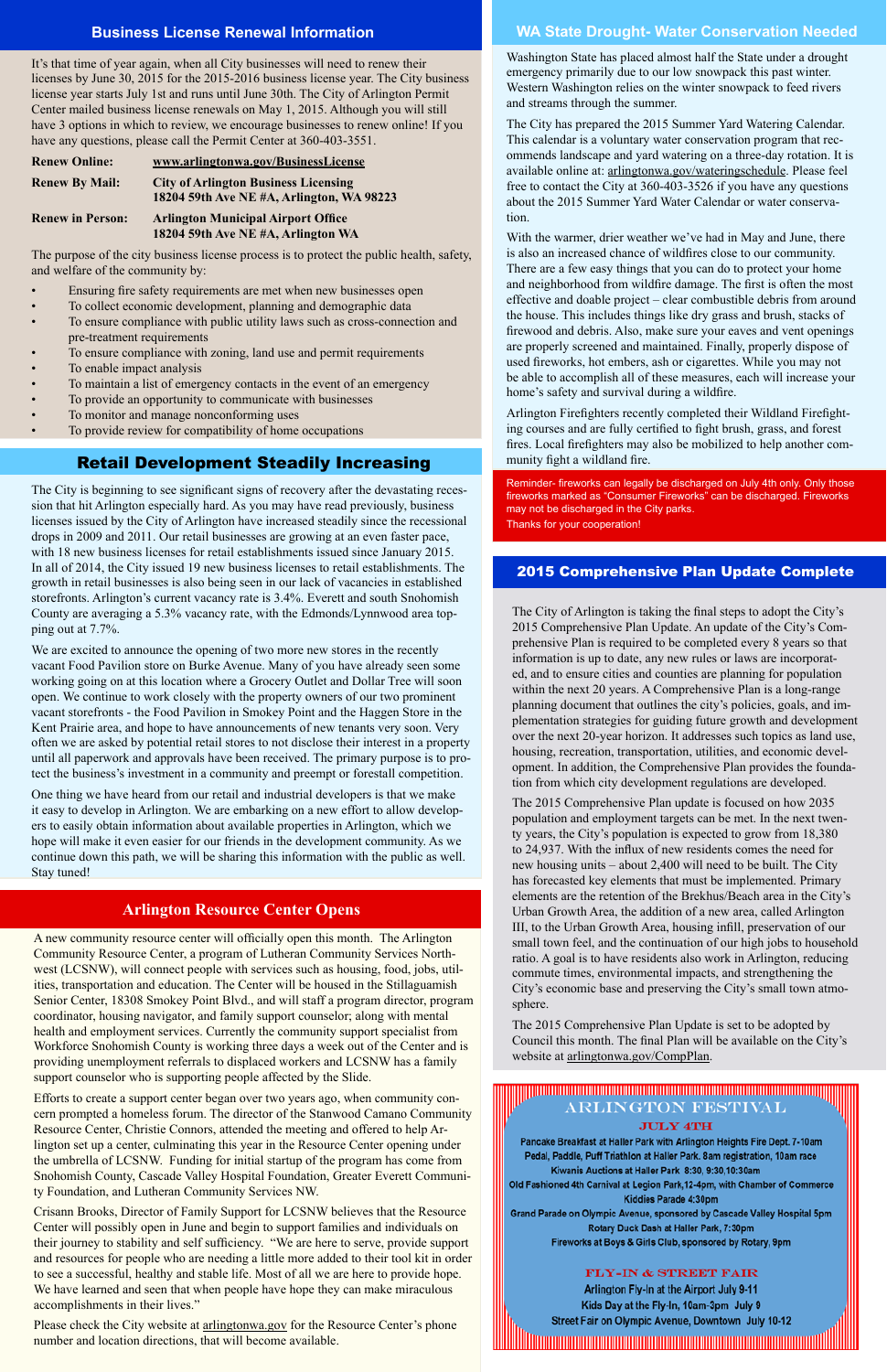#### **Meet Arlington's Deputy Police Chief**

On February 2, 2015, the City of Arlington appointed Jonathan Ventura to Deputy Chief of Police. Deputy Chief Ventura has been with the Arlington Police Department since August 2000. He attended the Law Enforcement Academy in Spokane, WA and has a Bachelor of Arts Degree from Columbia College with emphasis in Criminal Justice. Ventura is a military veteran and a former reservist stationed out of Naval Station Everett, where he was assigned to Security Police as a Law Enforcement Training Instructor. He also has worked for the US Department of Justice (DEA) where he was assigned to the High Intensity Drug Trafficking Area /Airport Task Force at SeaTac Airport.



During his career in law enforcement Ventura has had

many assignments including Patrol Officer, School Resource Officer, Detective, Master Patrol Officer, Detective Sergeant, Patrol Sergeant, Seattle Internet Crimes Against Children Task Force, and the Snohomish Multiple Agency Response Team (SMART) which investigated officer involved shootings.

Deputy Chief Ventura's primary focus is to build upon and expand the community connections and partnerships such as the Arlington Crime Prevention League and the 'All-In' campaign. He has been instrumental in establishing tools for the Department's ProAct team to address squatting and illicit drug use. He has also worked closely with the Department's new volunteer coordinator, former Arlington Police Commander Ed Erlandson, to expand the volunteer program to include community patrols and the newly formed Pooch Patrol.

Deputy Chief Ventura has a vested interest in the Arlington community and has an open door to discuss community policing issues with residents and businesses. He is looking forward to increasing the Department's community connections beyond the Arlington Crime Prevention League and Neighborhood Watch programs.

Red Classic Rock Stacy Jones Band - Blues Folsoms -- Johnny Cash Tribute Dennis Agajanian -Gospel/Blues/ Country Presented by Calvary Arlington

The City of Arlington and Arlington Arts Council invites you to submit your photographs that capture the essence of Arlington for a chance to win \$100! Other prizes include 2nd place, \$75, 3rd place \$50, and three honorable mentions at \$25 each. The contest is open to anyone with an Arlington address. Maximum of three entries per person. The contest runs from June 9, 2015- August 25, 2015. To enter, go to: facebook.com/ArlingtonArtsCouncil. Photographs may be used in the marketing of Arlington and its events. Winning photographs will be displayed at Art in the Park event September 12-13.



*"Storytime at Red Rooster Days" a winning photograph by Sarah Arney from the City's 2010 photography contest*

### *Summer Entertainment Series*

**Shakespeare in the Park-** Terrace Park, 809 E 5th Street Saturday, July 18 at 6:00pm The Tempest by Last Leaf Productions

#### **Street Fair Entertainment-** Legion Park, 114 N Olympic Ave.

2:00-3:30pm Arlington Idol Contest

Friday July 10 11:30am-1:00pm Old Time Fiddlers 4:00-6:00pm Slacker –pop rock Saturday July 11 Sunday July 12

10:00-11:30am Harvey Creek Band -country 12:00-2:00pm The Ginger Ups –easy listening 2:30-4:30pm A Well Known Stranger -Celtic 5:00-6:30pm The Pop Cycle – pop rock

12:00-2:00pm Second Baptist Sanctuary Choir 2:00-3:00pm Tarnished Brass Band

**Outdoor Movies-** Terrace Park, 809 E 5th Street Thurs, July 16 at 9pm Annie (2014) rated PG, 118 min. Thurs, July 23 at 9pm Big Hero 6 rated PG, 102 min. Thurs, July 30 at 9pm Jupiter Ascending rated PG-13, 127 min. \*Karaoke before movies starting at 7pm

#### **Music on the Terraces-** Terrace Park, 809 E 5th Street

| Thurs, Aug. $6$ at $6:30 \text{pm}$ |
|-------------------------------------|
| Thurs, Aug. 13 at 6:30pm            |
| Thurs, Aug. 20 at 6:30pm            |
| Thurs, Aug. 27 at 6:30pm            |
| O                                   |

Events sponsored by the City of Arlington Recreation Department, with funding from City of Arlington Hotel Motel Tax Fund. For more information call Parks & Recreation 360-403-3448

#### **Meet Arlington's New Finance Director**



We would like to introduce Kristin Garcia, Arlington's Finance Director, who began work for Arlington on June 1st. Kristin graduated from WWU with a Bachelor's Degree in Accounting. She then became a licensed Certified Public Accountant and worked as an auditor for the WA State Auditor's Office. As an auditor, she performed financial statement and accountability audits for state, county and local governments. In 2006, she joined the Port of Skagit as Director of Finance and Administration.

As Arlington's Finance Director, Kristin has established the following goals: facilitate successful audits, stream-

line the budget process, implement the new time keeping system, continue to provide excellent customer service, build a solid dynamic relationship with the City Administrator, Mayor and Council, and find opportunities to engage and participate in the community.

Kristin's primary areas of responsibility at the City include: directing all activities within the Finance Department, managing the City's cash, investments and debt, preparing the annual financial report, preparing and monitoring the City's budget, forecast, and establishing and maintaining internal controls.

Kristin offered the following comments, "I want to personally thank Roxanne Guenzler and the entire Finance Department team for their support and encouragement during my transition. They have all been amazing and made me feel so welcome! Roxanne will retire at the end of June. She is a professional with a tremendous amount of expertise and institutional knowledge. She has a wonderful way of interacting with people and has definitely set a high standard to follow. She will be greatly missed! I wish her the best of luck!"

> **Plan a National Night Out Event in Your Neighborhood! Register Now! Tuesday, August 4th Police-Community Partnerships**

On August 4th, the City of Arlington will again participate in National Night Out. We would like to support your neighborhood efforts to celebrate "America's Night Out Against Crime". Please contact volunteer coordinator, Maxine Jenft, at 360-403-4673 if you would like more details on how you can establish an event for your neighborhood or to arrange for visits from the Mayor, City Council, and City Departments on the evening of August 4th.



#### Focus on Arlington Photography Contest



#### **Splash Pad at Haller Park!**

**A splash pad at Haller Park? Rotary says 'yes!'**

Funds raised from this year's Duck Dash will go towards making the splishy-splashy project a reality for our community and kids to enjoy.

Rotary will partner with our Friends of the Park (individual and corporate donors) and other organizations offering grants to provide a fun and safe place to play in the water alongside the Stillaguamish River.

**Duck Dash funds will also support many other organizations and events that benefit kids, seniors, and our communities throughout the year.**



### **www.GreatStillyDuckDash.com**